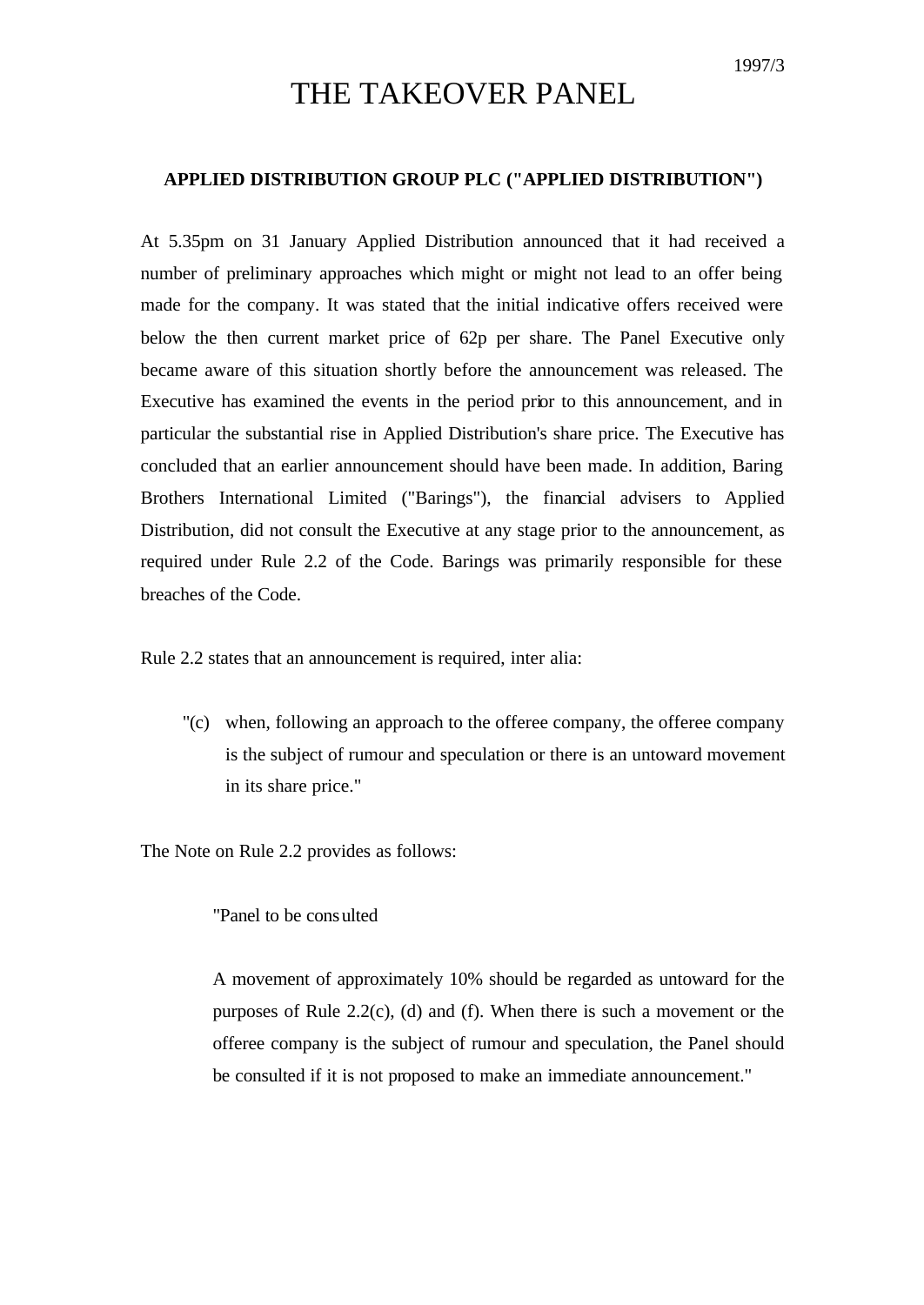Rule 2.3 addresses the responsibility for making an announcement and states that:

"Following an approach to the board of the offeree company which may or may not lead to an offer, the primary responsibility for making an announcement will normally rest with the board of the offeree company which must, therefore, keep a close watch on its share price."

The Panel regards advisers as being responsible for ensuring compliance with Rule 2.

On 7 November 1996 Applied Distribution issued a profit warning and stated that it was "committed to maximising shareholder value" and was therefore "considering all options for the Group's future development". The share price fell in the following week from 62.5p to 32.5p. At the beginning of December, Applied Distribution received certain approaches from parties expressing interest in making an offer for the company. At that time, Applied Distribution shares were trading at around 30.5p. The share price fell to a low point of 21.5p on 18 December, at which price there was a significant volume of dealings, before rising significantly to 40p at the end of December. The share price increased further during January and closed on 30 January at 46.5p.

The Executive is naturally concerned that these price increases may have resulted from a leak in relation to the approaches received by Applied Distribution although there was no speculation about this in the media. Following the announcement on 31 January, Barings has drawn the Executive's attention to various market factors in relation to the share price by way of an alternative explanation for the price movements. The Executive considers that these factors might constitute a plausible explanation but it has not itself conducted an investigation into the dealings over this period.

The Code clearly states that, in the absence of an immediate announcement, the Panel must be consulted if, following an approach, there is a movement in the offeree company's share price of approximately 10%. Accordingly, the matter should have been discussed with the Executive at the end of December. In fact the Executive was never consulted.